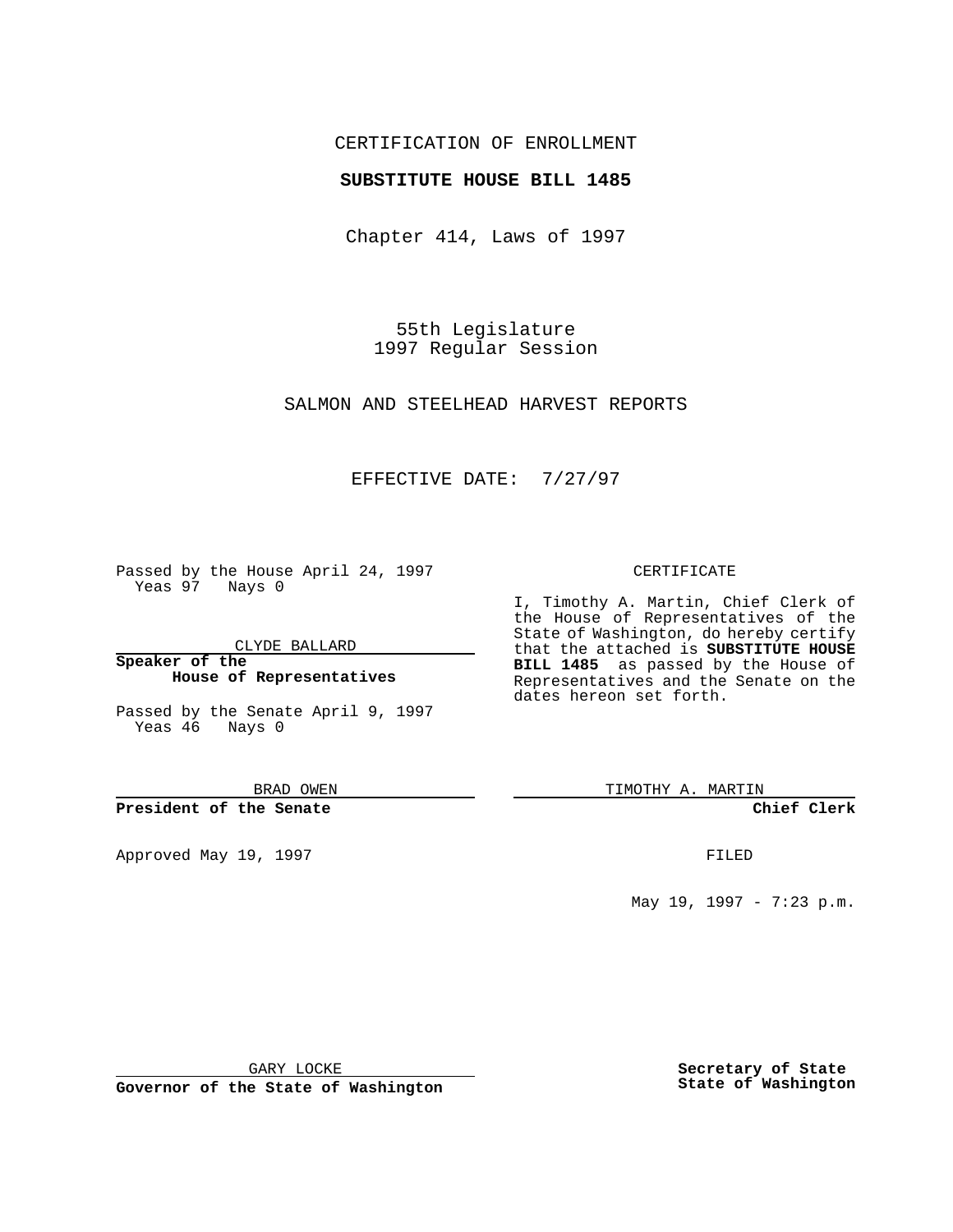# **SUBSTITUTE HOUSE BILL 1485** \_\_\_\_\_\_\_\_\_\_\_\_\_\_\_\_\_\_\_\_\_\_\_\_\_\_\_\_\_\_\_\_\_\_\_\_\_\_\_\_\_\_\_\_\_\_\_

\_\_\_\_\_\_\_\_\_\_\_\_\_\_\_\_\_\_\_\_\_\_\_\_\_\_\_\_\_\_\_\_\_\_\_\_\_\_\_\_\_\_\_\_\_\_\_

Passed Legislature - 1997 Regular Session

AS AMENDED BY THE SENATE

#### **State of Washington 55th Legislature 1997 Regular Session**

**By** House Committee on Natural Resources (originally sponsored by Representatives Linville, Buck, Hatfield, Chandler, Cooper, Sump, Regala, Butler, Anderson, Doumit, Morris, Sheldon, Tokuda, Kessler, Scott, Blalock and Dickerson)

Read first time 02/21/97.

1 AN ACT Relating to salmon harvest reporting; and adding a new 2 section to chapter 75.08 RCW.

3 BE IT ENACTED BY THE LEGISLATURE OF THE STATE OF WASHINGTON:

4 NEW SECTION. **Sec. 1.** A new section is added to chapter 75.08 RCW 5 to read as follows:

 Beginning September 1, 1998, and each September 1st thereafter, the department shall submit a report to the appropriate standing committees of the legislature identifying the total salmon and steelhead harvest of the preceding season. This report shall include the final commercial harvests and recreational harvests. At a minimum, the report shall clearly identify:

12 (1) The total treaty tribal and nontribal harvests by species and 13 by management unit;

 (2) Where and why the nontribal harvest does not meet the full allocation allowed under United States v. Washington, 384 F. Supp. 312 (1974) (Boldt I) including a summary of the key policies within the management plan that result in a less than full nontribal allocation; 18 and